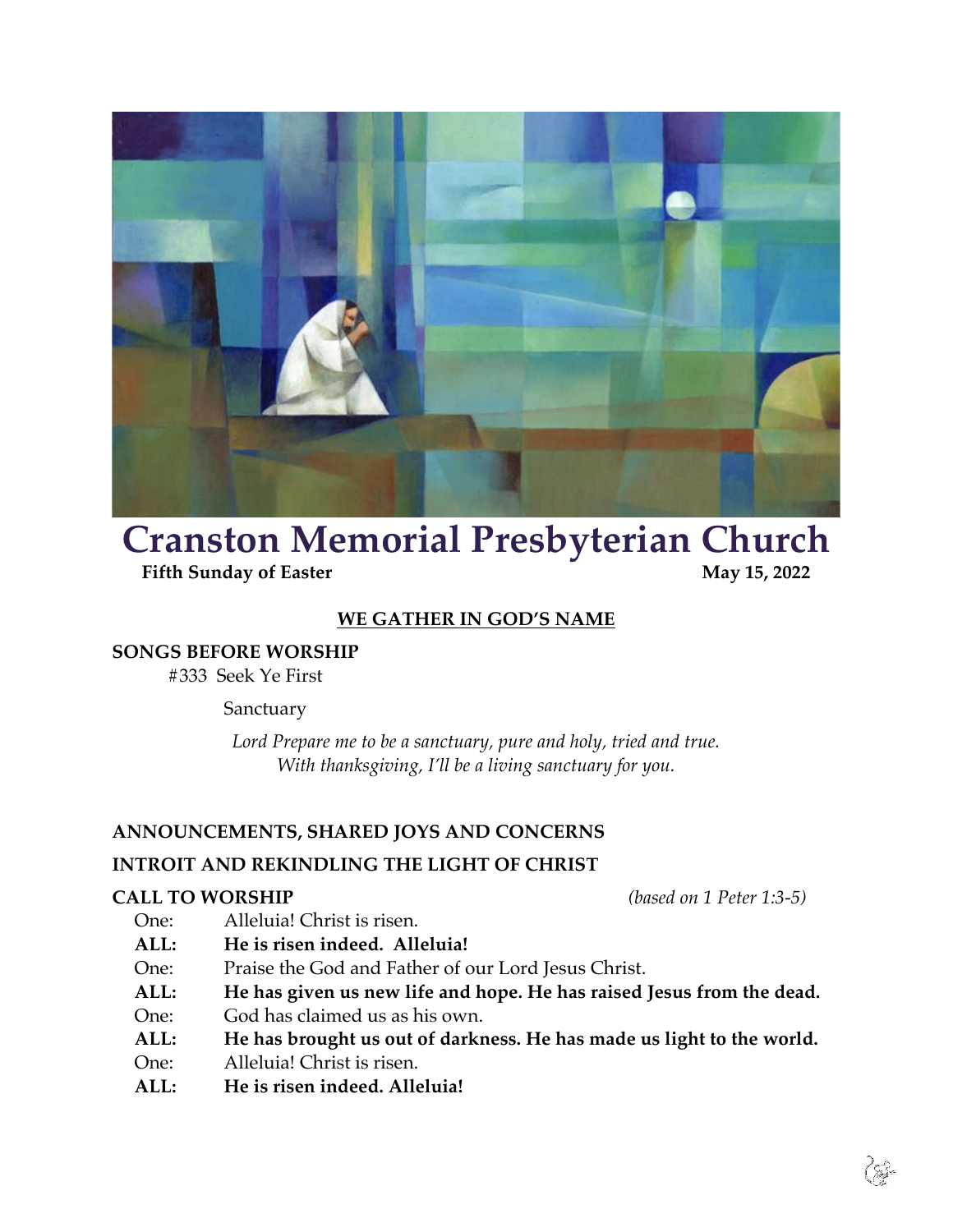## **\* HYMN #469 Morning Has Broken**

# **CALL TO RECONCILIATION**

## **UNISON PRAYER OF CONFESSION**

**Almighty God, in raising Jesus from the grave, you shattered the power of sin and death. We confess that we remain captive to doubt and fear, bound by the ways that lead to death. We overlook the poor and the hungry and pass by those who mourn; we are deaf to the cries of the oppressed and indifferent to calls for peace; we despise the weak and abuse the earth you made.**

**Forgive us, God of mercy. Help us to trust your power to change our lives and make us new, that we may know the joy of life abundant given in Jesus Christ, the risen Lord. Amen.**

# **TIME FOR SILENT PRAYER AND REFLECTION**

# **ASSURANCE OF PARDON**

#### **\* GLORIA PATRI**

*Glory be to the Father and to the Son and to the Holy Ghost. As it was in the beginning it is now and ever shall be, world without end. Amen. Amen.*

#### **TIME WITH THE CHILDREN**

#### **WE PROCLAIM GOD'S WORD**

#### **PRAYER FOR ILLUMINATION**

#### **Reading from Acts Acts 11:1-18**

1 Now the apostles and the believers who were in Judea heard that the Gentiles had also accepted the word of God. 2 So when Peter went up to Jerusalem, the circumcised believers criticized him, <sup>3</sup>saying, "Why did you go to uncircumcised men and eat with them?" <sup>4</sup>Then Peter began to explain it to them, step by step, saying, <sup>5</sup>"I was in the city of Joppa praying, and in a trance I saw a vision. There was something like a large sheet coming down from heaven, being lowered by its four corners; and it came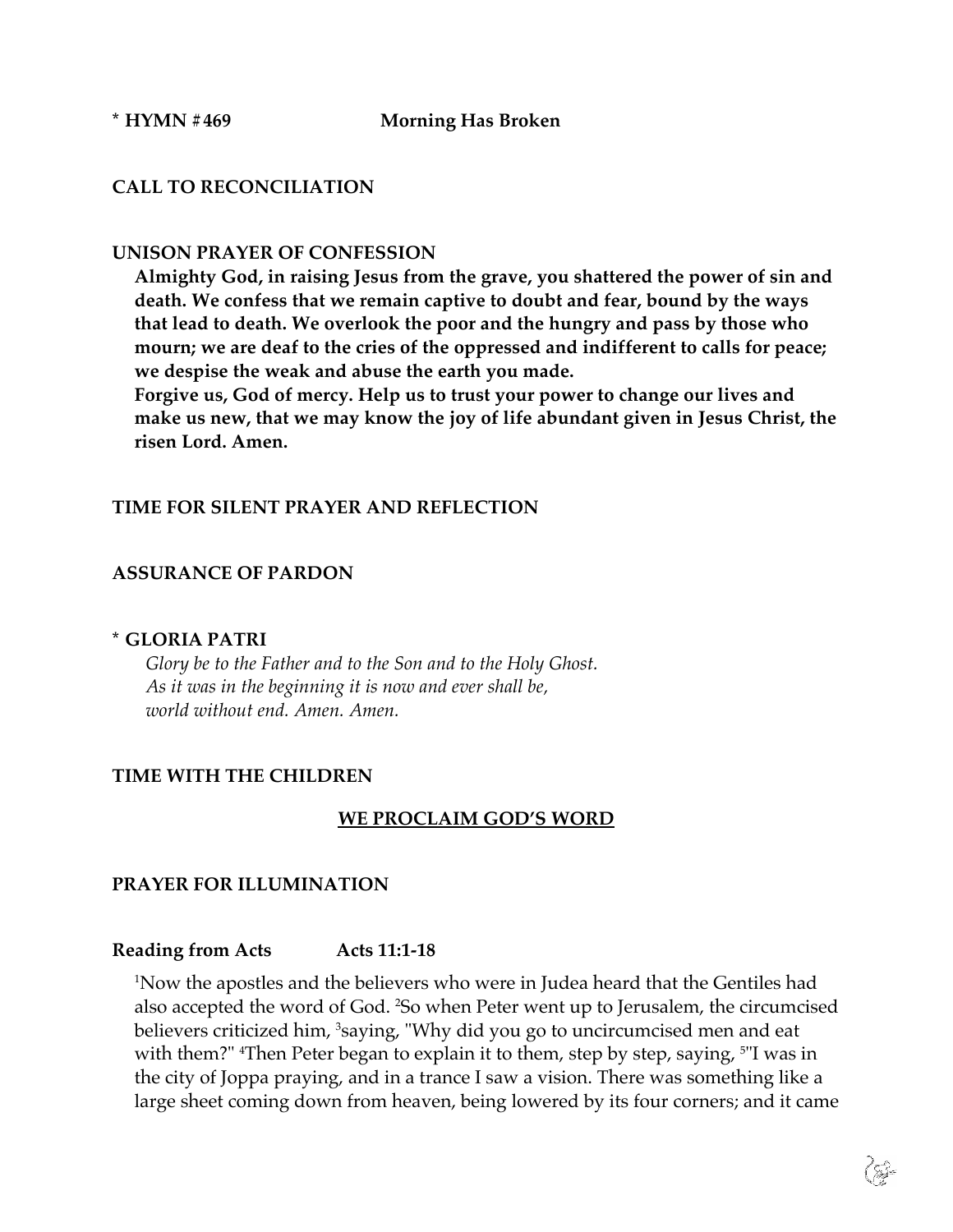close to me. 6 As I looked at it closely I saw four-footed animals, beasts of prey, reptiles, and birds of the air. 7 I also heard a voice saying to me, 'Get up, Peter; kill and eat.' 8 But I replied, 'By no means, Lord; for nothing profane or unclean has ever entered my mouth.' 9 But a second time the voice answered from heaven, 'What God has made clean, you must not call profane.' <sup>10</sup>This happened three times; then everything was pulled up again to heaven. 11At that very moment three men, sent to me from Caesarea, arrived at the house where we were. 12The Spirit told me to go with them and not to make a distinction between them and us. These six brothers also accompanied me, and we entered the man's house. 13He told us how he had seen the angel standing in his house and saying, 'Send to Joppa and bring Simon, who is called Peter; 14he will give you a message by which you and your entire household will be saved.<sup>' 15</sup>And as I began to speak, the Holy Spirit fell upon them just as it had upon us at the beginning. 16And I remembered the word of the Lord, how he had said, 'John baptized with water, but you will be baptized with the Holy Spirit.' 17If then God gave them the same gift that he gave us when we believed in the Lord Jesus Christ, who was I that I could hinder God?" 18When they heard this, they were silenced. And they praised God, saying, "Then God has given even to the Gentiles the repentance that leads to life."

# **Gospel Reading John 13:31-35**

<sup>31</sup>When he had gone out, Jesus said, "Now the Son of Man has been glorified, and God has been glorified in him. 32If God has been glorified in him, God will also glorify him in himself and will glorify him at once. 33Little children, I am with you only a little longer. You will look for me; and as I said to the Jews so now I say to you, 'Where I am going, you cannot come.' 34I give you a new commandment, that you love one another. Just as I have loved you, you also should love one another. 35By this everyone will know that you are my disciples, if you have love for one another."

| <b>SERMON</b>  | Repentance that Leads to Life    | The Rev. Chris Torrey |
|----------------|----------------------------------|-----------------------|
| $*$ HYMN # 466 | O for a Thousand Tongues to Sing |                       |
|                | WE RESPOND TO GOD'S WORD         |                       |

## **PRESENTATION OF OUR TITHES AND OFFERINGS**

## **\* DOXOLOGY**

*Praise God from Whom all blessings flow. Praise God, all creatures here below. Praise God above, ye heavenly host. Praise Father, Son and Holy Ghost. Amen.*